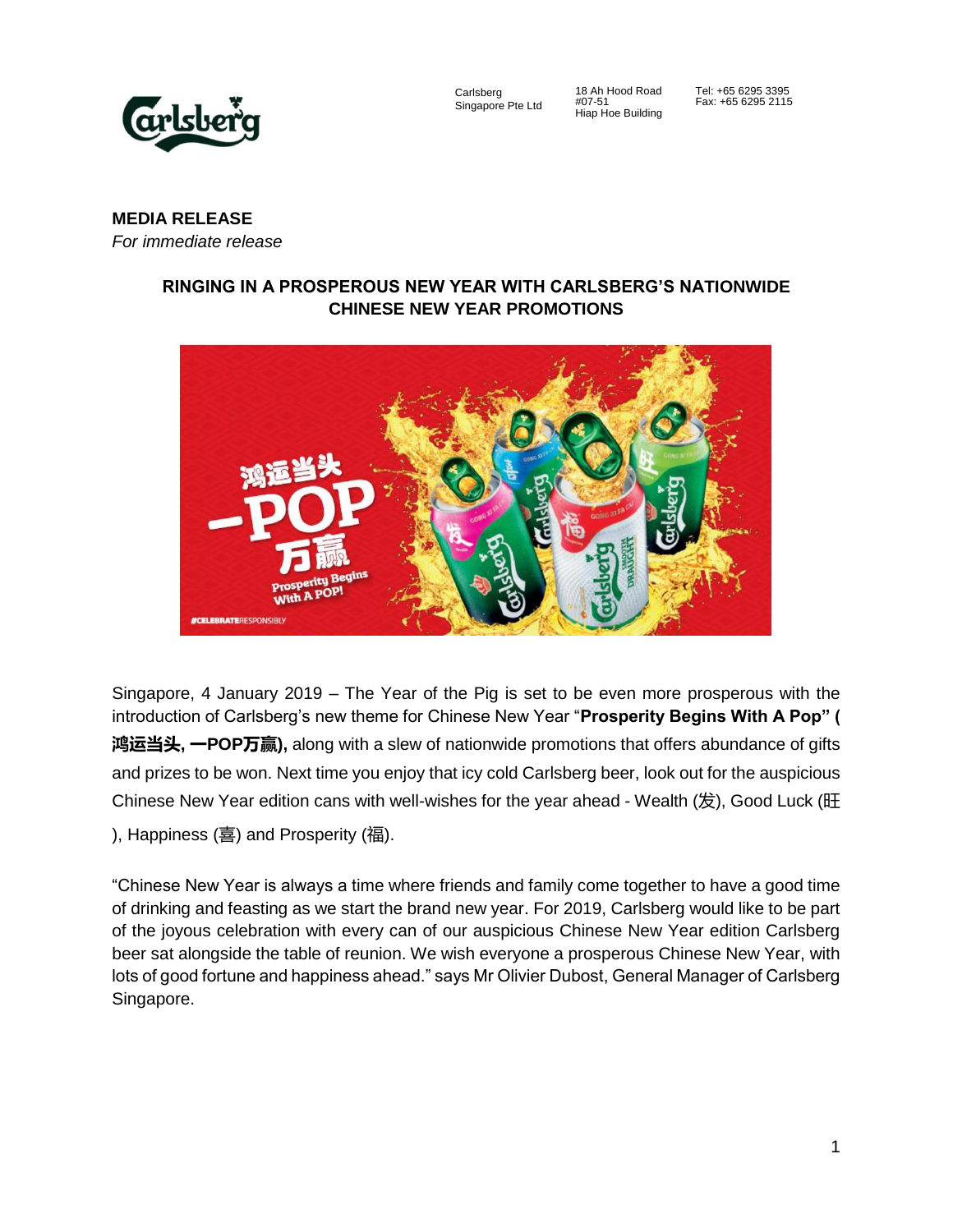

Carlsberg Singapore Pte Ltd

18 Ah Hood Road #07-51 Hiap Hoe Building

Tel: +65 6295 3395 Fax: +65 6295 2115

## **More beer, more luck and more happiness coming your way**

Opening your doors to welcome guests during this festive time? Carlsberg is offering more beers in different sized packs to suit your party needs! With ongoing promotions and while stocks last, look forward to receiving a free specially designed Carlsberg trolley bag<sup>1</sup>, available in two colours to choose from with every two 24-can pack of Carlsberg Green Label purchased - that's 48 cans of beer and a fuss-free way of bringing your purchase home!



For beer aficionados who prefer the smoothness of freshly tapped beer that is fruity and hoppy with a light malty taste, there is always Carlsberg Smooth Draught - now with additional two free cans as part of every 10-can pack purchase<sup>2</sup>!

<sup>&</sup>lt;sup>1</sup> Free Carlsberg trolley bag giveaway for every 48-can Carlsberg Green Label purchase will be available only at selected supermarkets and hypermarkets (while stocks last)

 $2$  Free 2 cans with every 10-can Carlsberg Smooth Draught purchase will be available only at selected supermarkets and hypermarkets (while stocks last)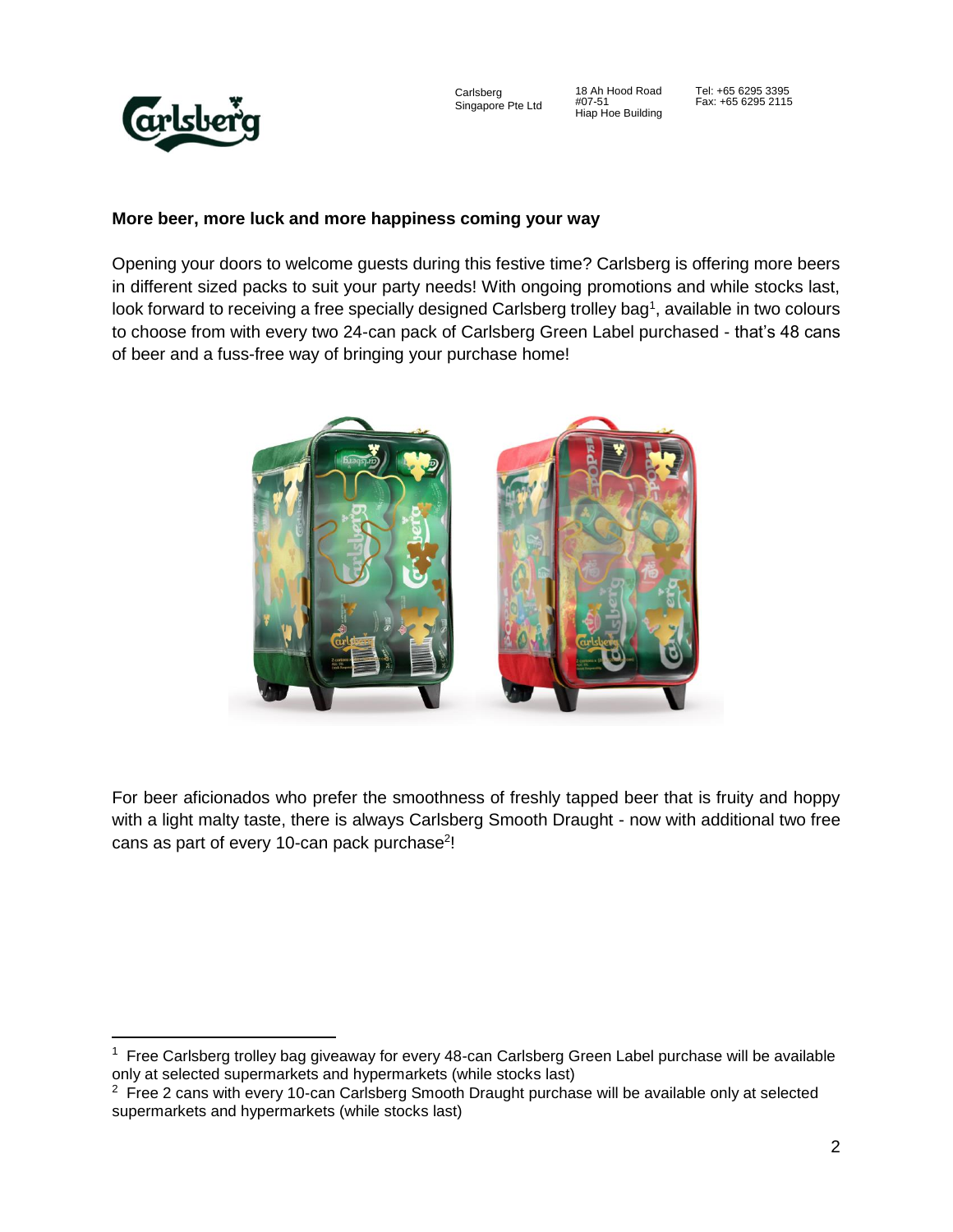

Carlsberg Singapore Pte Ltd

18 Ah Hood Road #07-51 Hiap Hoe Building Tel: +65 6295 3395 Fax: +65 6295 2115



Instead of just bringing mandarins during house visits this year, the special Chinese New Year edition Carlsberg Green Label Prosperity 18-can pack makes for the perfect gift and are now available at selected Cheers, Caltex, Esso & SPC outlets.



The quintessential 12-can pack and 24-can pack are also available at selected supermarkets and hypermarkets.

#### **More than \$438,888 worth of cash and prizes to be won islandwide!**

More good fortune will be upon you this Chinese New Year as you enjoy a beer with loved ones this celebratory season. With more than \$438,888 worth of cash and prizes to be given away, stand a chance to win by simply making a purchase of Carlsberg beers.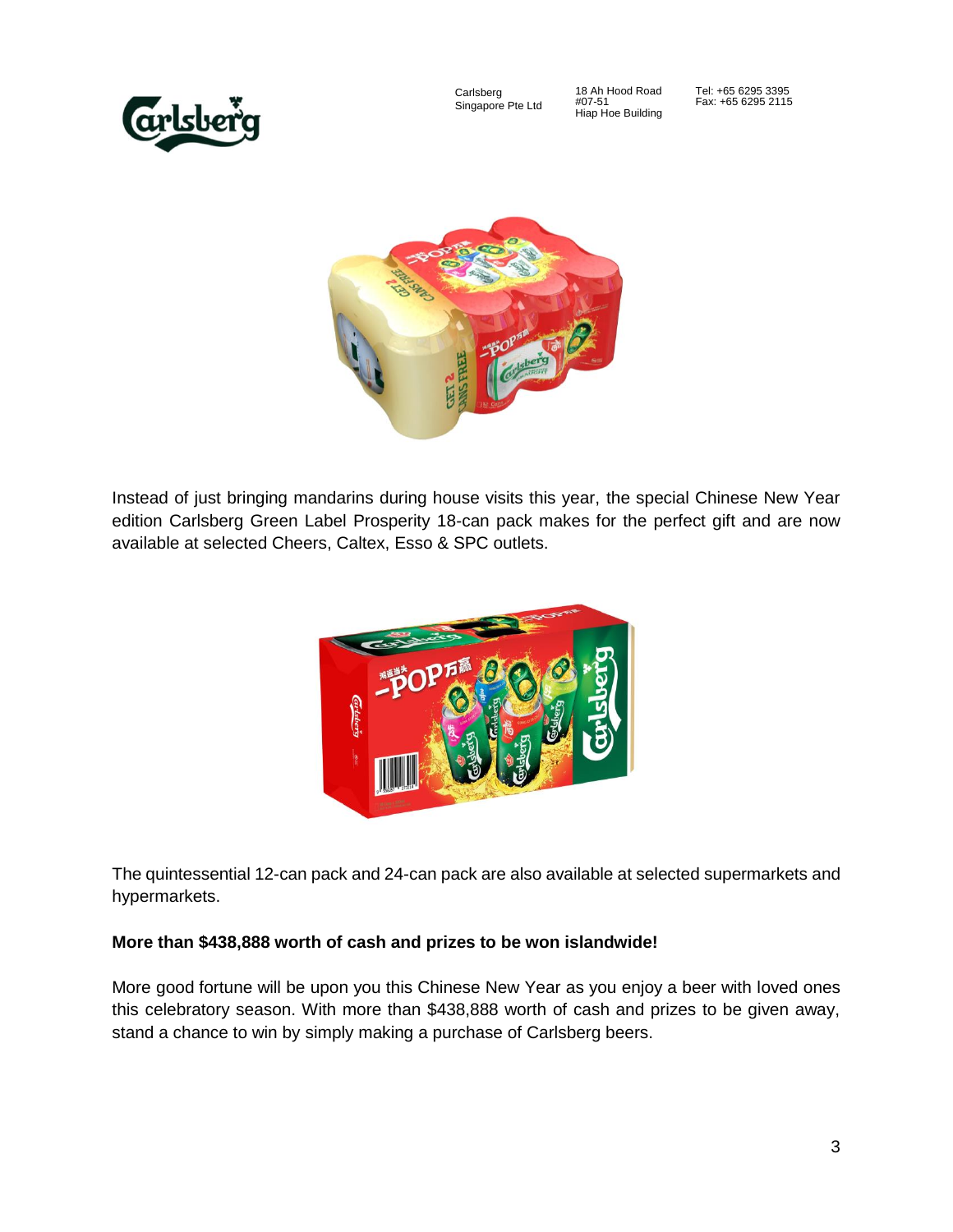

#07-51

#### *Carlsberg Lucky Draw - more than \$22,888 cash prizes to be won*

From 1 January to 8 February 2019, purchase a minimum of \$60 worth of Carlsberg Group products<sup>3</sup> in a single receipt and stand a chance to walk away with \$6,888, \$3,888, \$1,888, or \$268 in cash prizes, with more than \$22,888 up for grabs at participating supermarkets and hypermarkets<sup>4</sup>. Visit<https://bit.ly/2AfadBA> for full contest details!

## *Carlsberg islandwide roadshows – more than \$33,888 worth of cash and prizes to be won*

All across the nation from 18 January to 3 February, look out for in-store Carlsberg's Chinese New Year roadshows at selected supermarkets and hypermarkets where more than \$33,888 worth of cash and prizes are to be won. With every purchase of 24-can pack of Carlsberg beer or a minimum spending of \$50 worth of any Carlsberg Group's beers, you'll get to play a game of either the *Lucky Dip Box*, *Spin the Wheel* or *Grab Ping Pong* to try your hand at bringing in cash prizes. Newly added to the fun this year, there will also be a larger-than-life size dart game in 10 selected supermarkets where you can play for cash prizes with every \$200 worth of purchase. Receive exclusively designed Carlsberg red packets at selected stores and as part of selected instore games. Look out for updates on our roadshows on [Carlsberg Singapore Facebook](https://www.facebook.com/CarlsbergSingapore) page!

## *Carlsberg's coffeeshop promotions - \$388,888 cash prizes to be won*

From now till 28 February 2019, enjoy a Carlsberg Green Label (644ml) or Carlsberg Smooth Draught (580ml) quart bottle and stand a chance to be one of eight lucky winners who will walk away with \$1,988 in cash. Everyone will also stand a chance to score 50 cents off your next purchase of bottled beer - don't forget to take a peek under your Carlsberg bottle caps!

With so many ongoing Chinese New Year promotions, it is truly going to be prosperity beginning with a "POP" of Carlsberg beer!

Here's to probably the happiest and most prosperous Chinese New Year yet! Huat Ah!

#### **For more information or interview requests, please contact:**

Jamie Tay Tate Anzur jamie.tay@tateanzur.com +65 6568 9145

 $\overline{a}$ 

Walter Chan Tate Anzur walter.chan@tateanzur.com +65 6568 9158

# **About Carlsberg Singapore Pte Ltd**

<sup>&</sup>lt;sup>3</sup> Carlsberg Green Label, Carlsberg Smooth Draught, Asahi, Kronenbourg 1664 and Somersby.

<sup>&</sup>lt;sup>4</sup> NTUC Fairprice, Sheng Siong, Cold Storage and Giant.